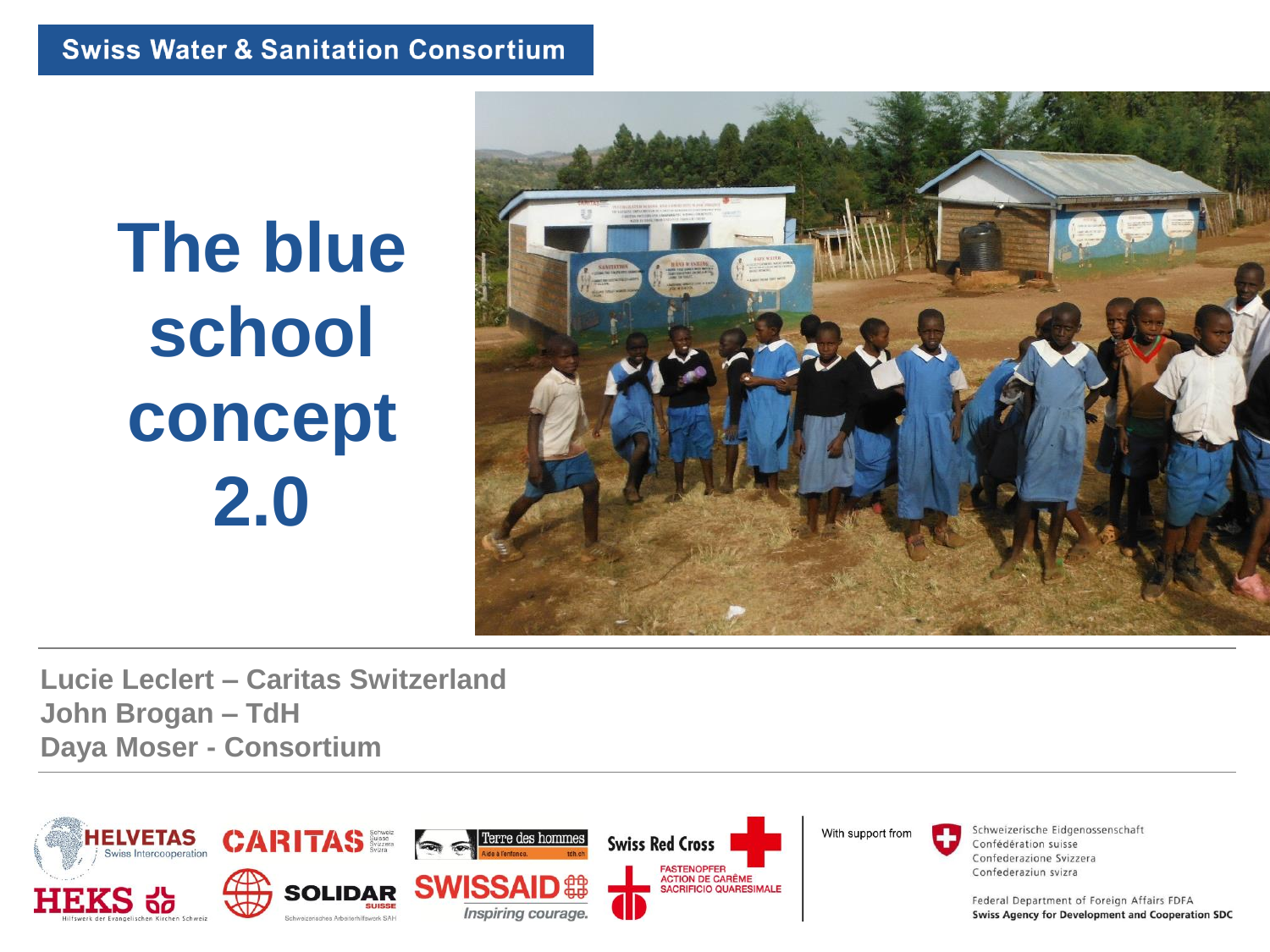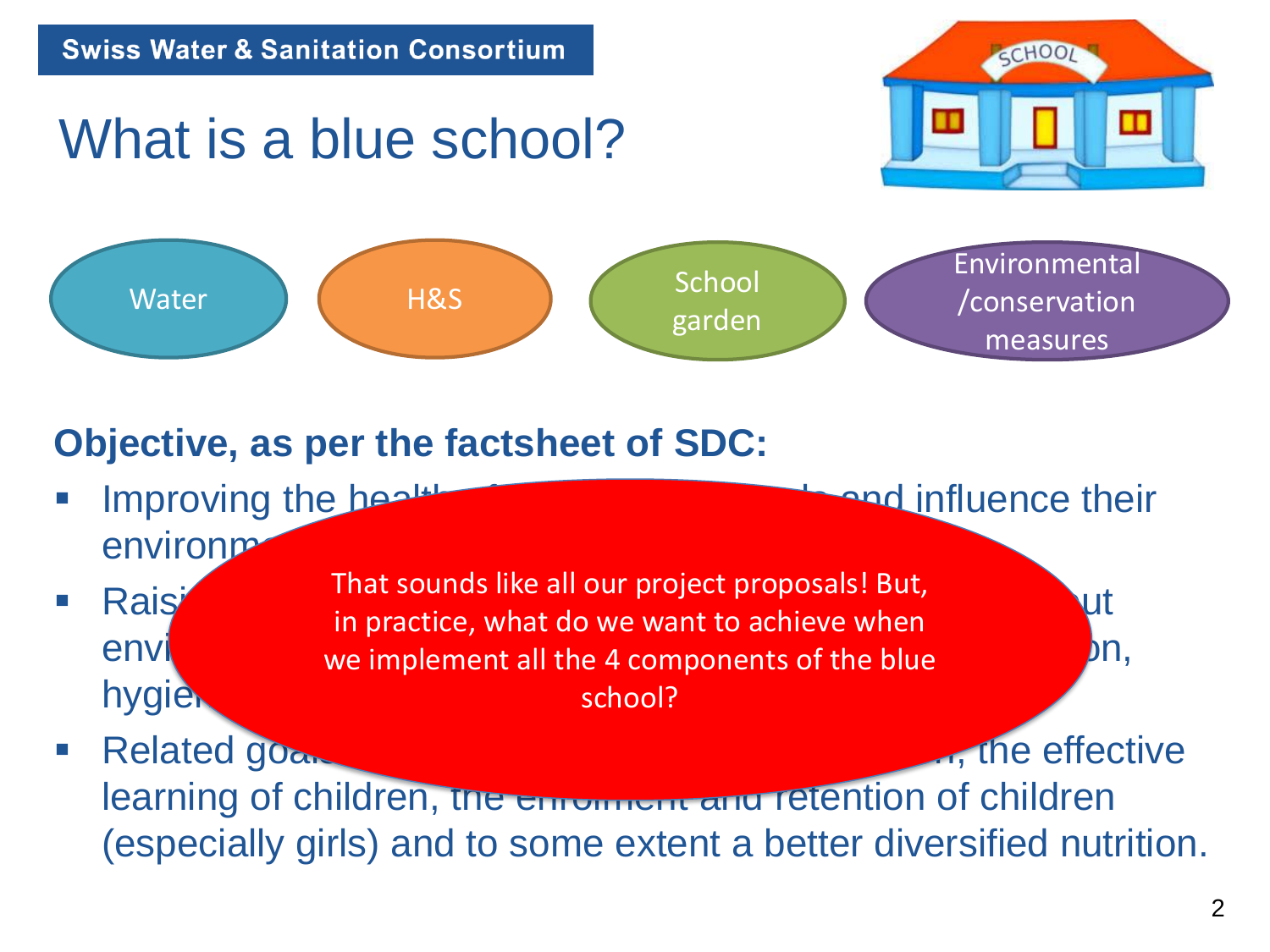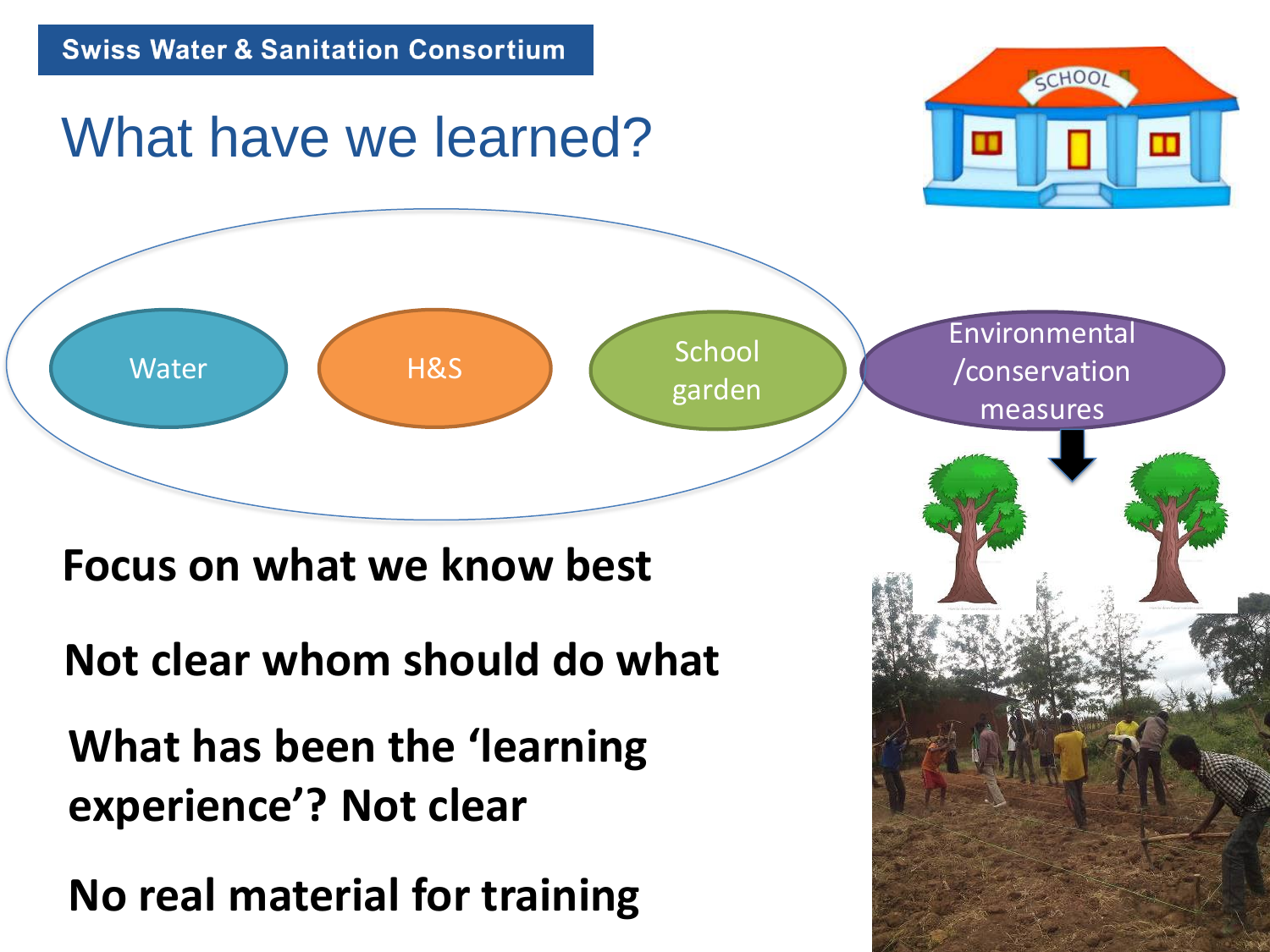

**Put more focus on the environmental component**

**Optimise the learning experience related to the link between water, waste, food and the environment Thinking circular rather than linear**

**Inspiring the next generation of WASH profesionals**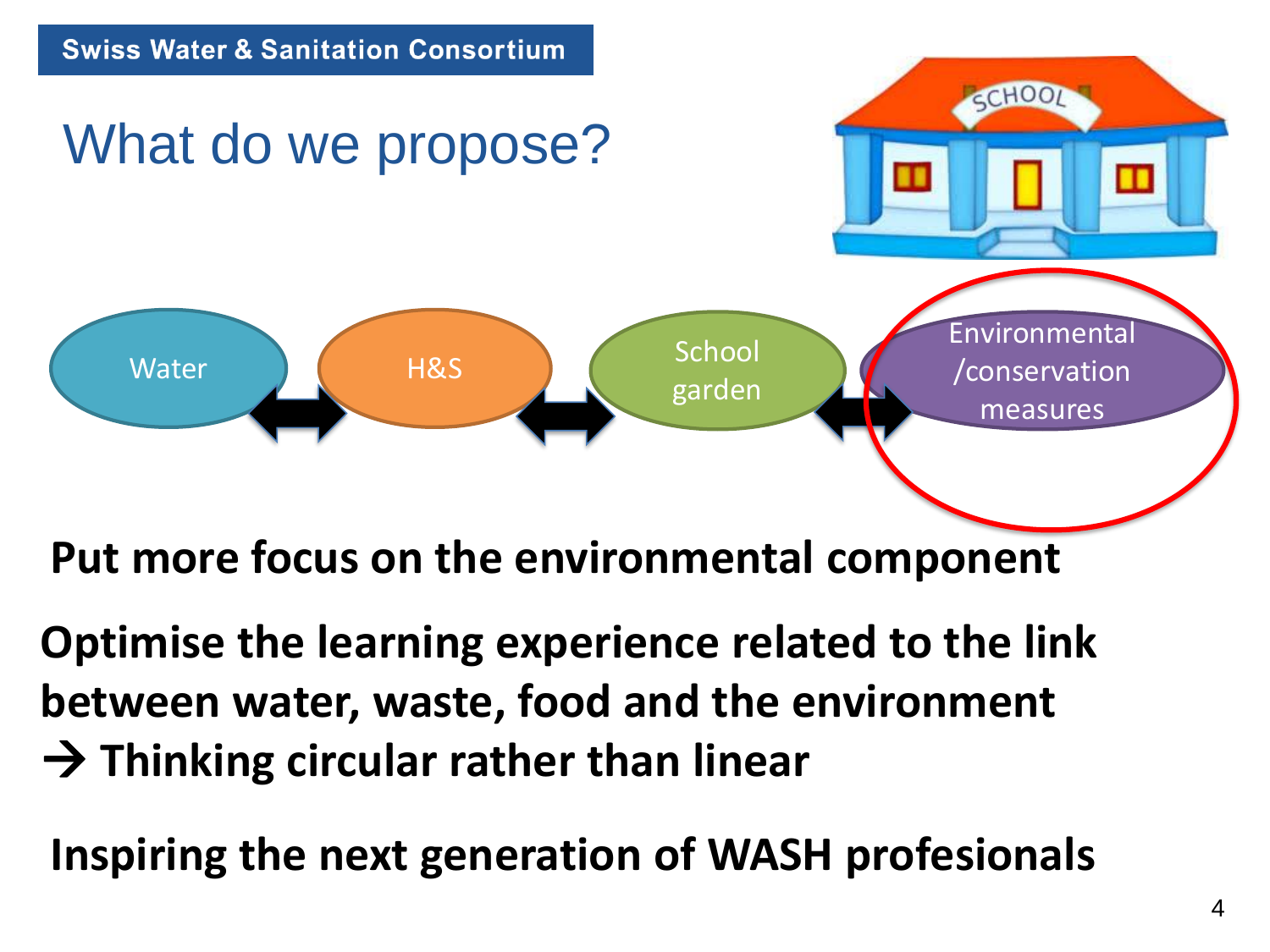How?



- **A concept brief,** defining objective of a blue school, key principles and components
- **A catalogue,** that will contain two parts:
	- A compilation of technologies and practices to illustrate what can be done in practice for the environmental component
	- A compilation of approaches, technologies and practices that can be implemented in schools to demonstrate the link between water, waste, food and environment
- **A kit** that will provide teacher/project staff/local government experts with the necessary **step by step facilitation guide and materials**
- **A road map**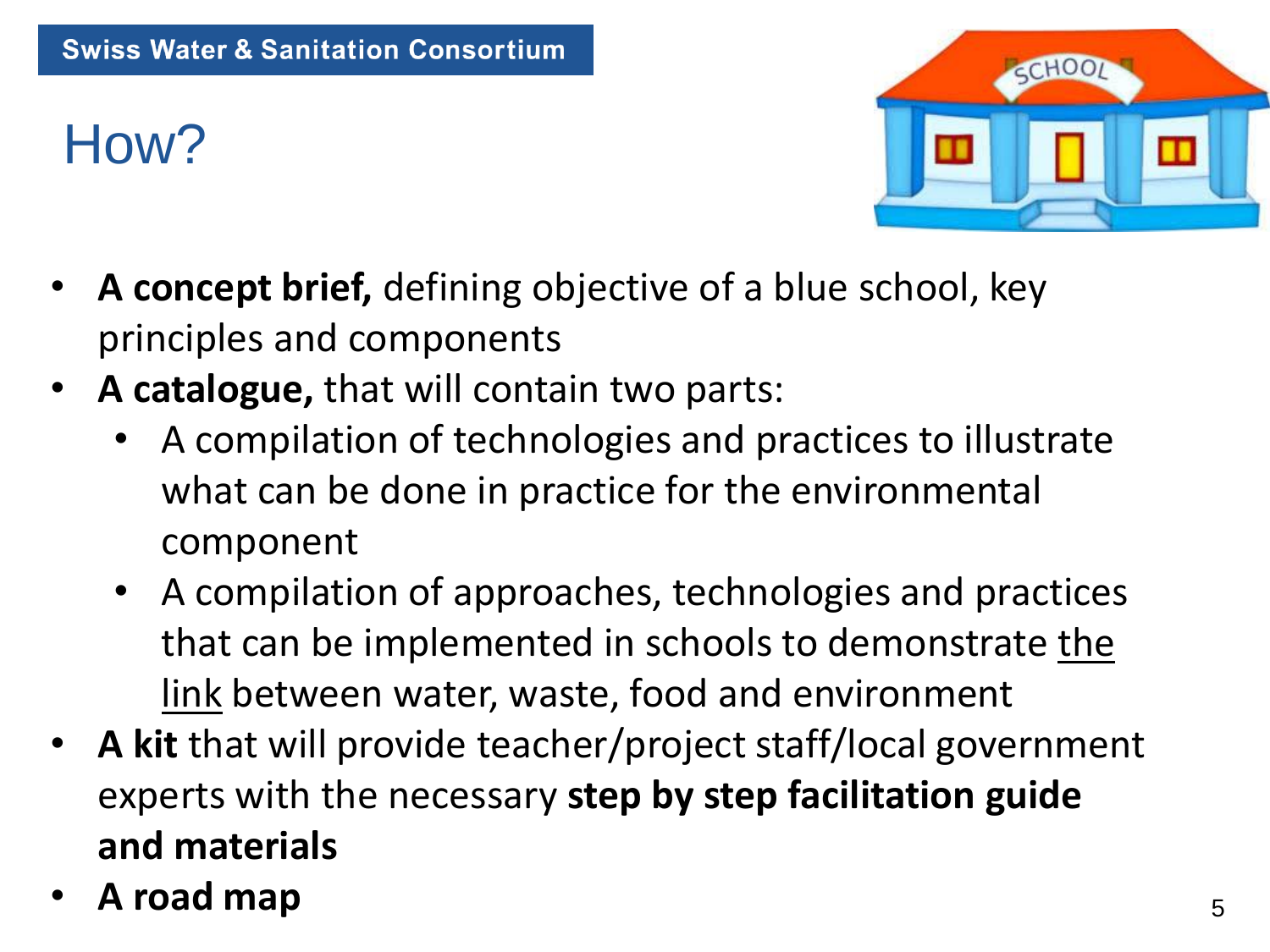## What do we want to do?



- **A concept brief,** defining objective of a blue school, key principles and components
- **A catalogue,** that will contain two parts:
	- A compilation of technologies and practices to illustrate what can be done in practice for the environmental component
	- A compilation of approaches, technologies and practices that can be implemented in schools to demonstrate the link between water, waste, food and environment
- **A kit** that will provide teacher/project staff/local government experts with the necessary **step by step facilitation guide and materials**
- **A road map**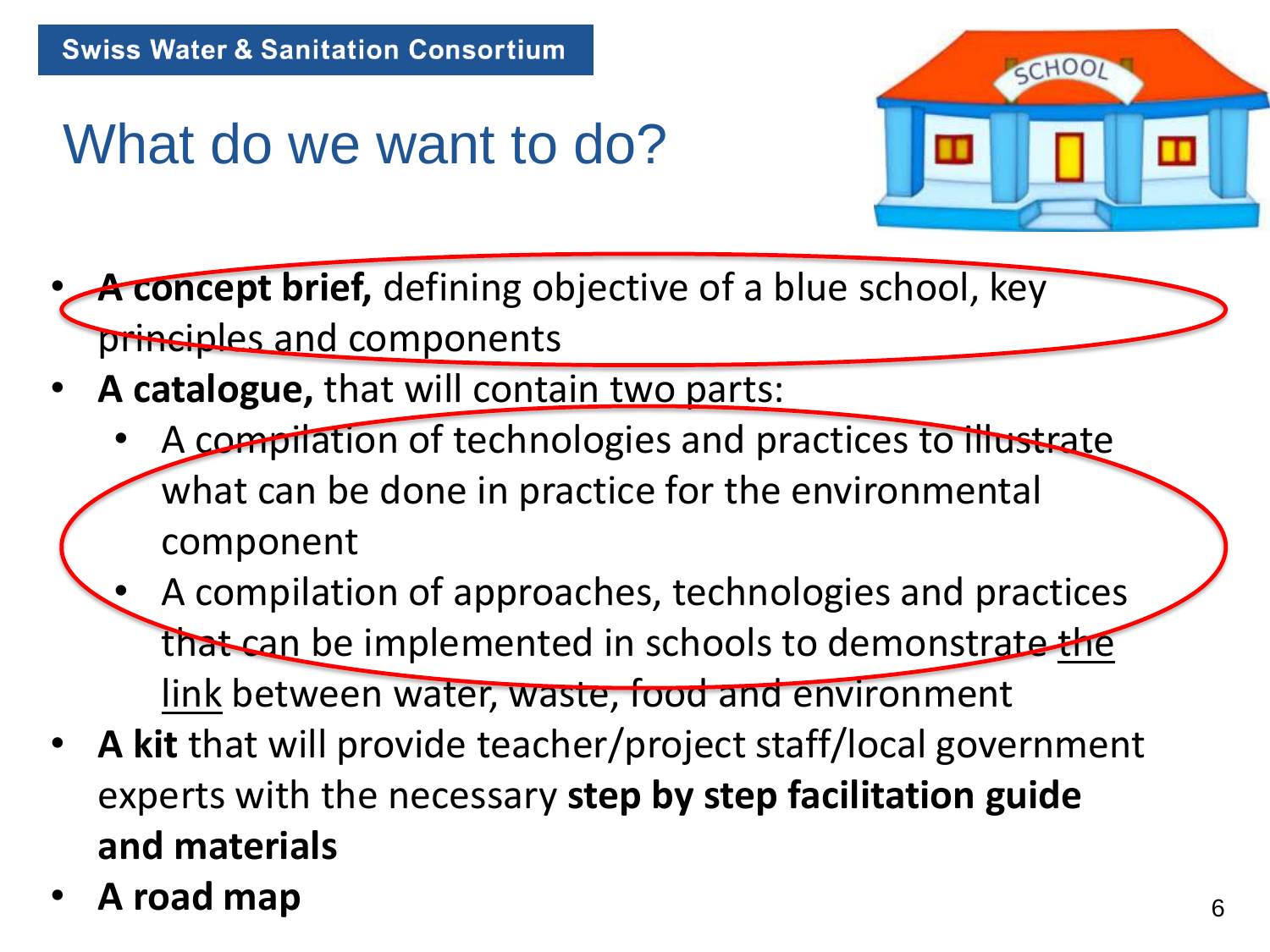### What do we want to do?



- **What are technologies/practices** that can be downscaled or used as demo at school level that can be elements of a circular economy?  $\rightarrow$  let us be practical
- What are the **requirements** to consider to be able to implemented it? (Ecoregion?)
- Are elements of the blue school (agriculture, introduction of water cycle, environment etc.) part of the **curriculum**?
- What would be the **role of school management committee**?
- **Boundary partners:** How would parents and local government be involved?
- What would be opportunities for **small entrepreneurs**?
- What would be the **financial flow**?
- **Jobs** opportunities?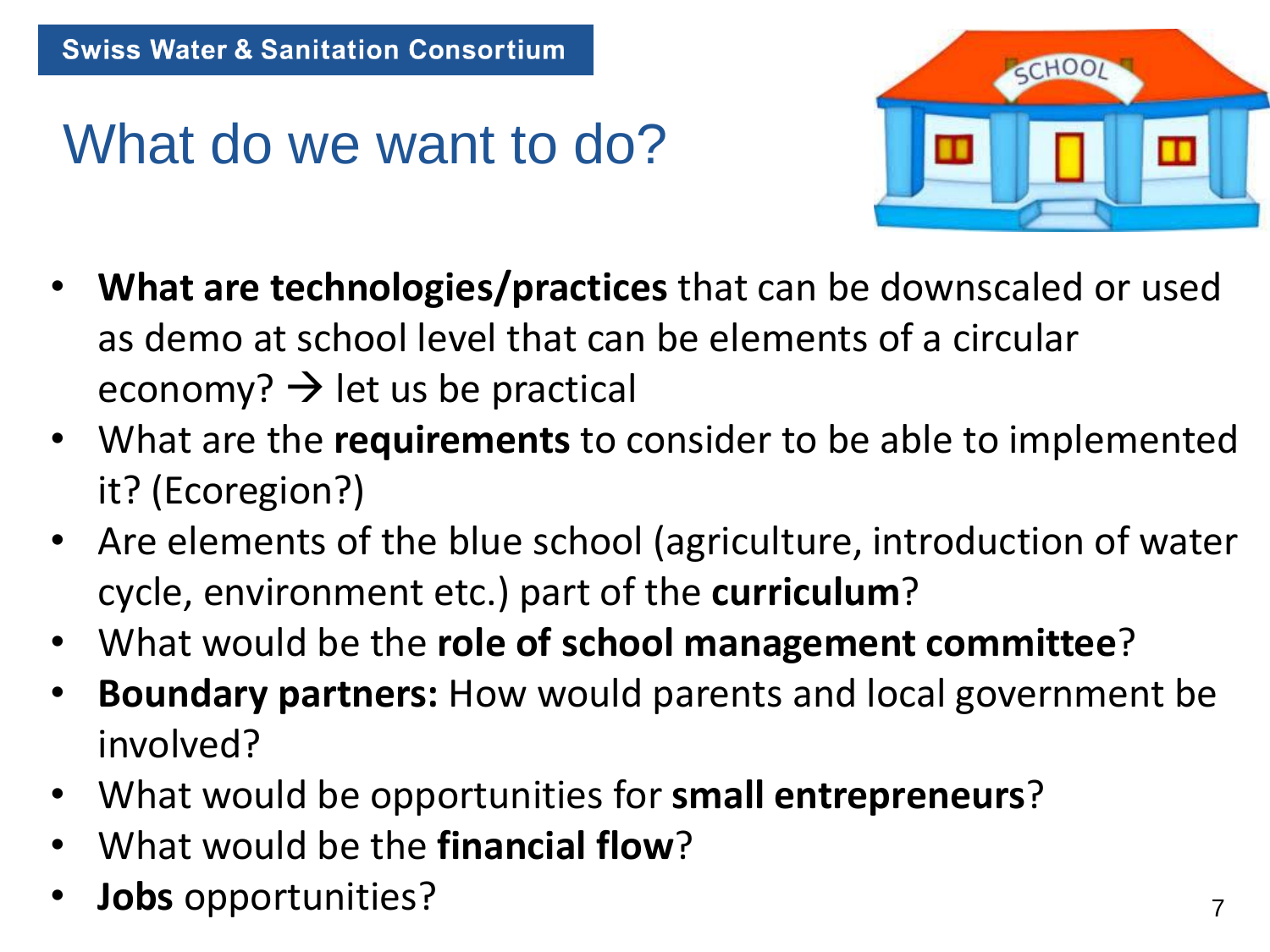#### **Swiss Water & Sanitation Consortium**







Let us be practical. What practices/technology?

which ecoregion can it be applicable?

**Land conservation**

**Ecosystems restauration**

**Waste management**

**Watershed management**



### **Type of irrigation techniques**